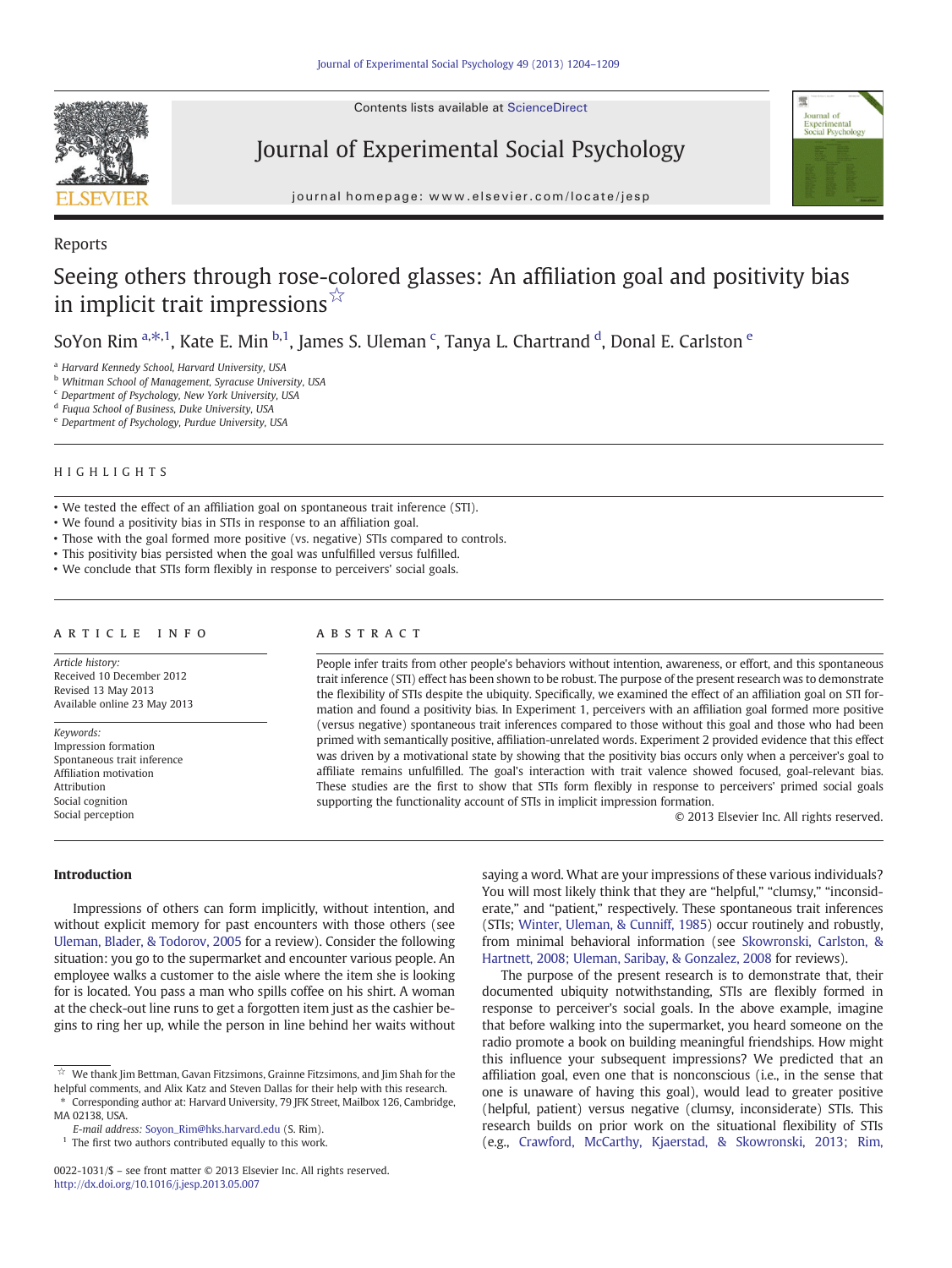[Uleman, & Trope, 2009](#page-5-0)) and also critically extends it by showing that STIs can be modulated depending on a perceiver's currently activated social goals.

#### Spontaneous trait inferences

Spontaneous trait inferences are inferences that people form upon reading about (e.g., [Carlston & Skowronski, 1994; Todorov & Uleman,](#page-5-0) [2002](#page-5-0)) or observing ([Fiedler & Schenck, 2001; Fiedler, Schenck,](#page-5-0) [Watling, & Menges, 2005](#page-5-0)) other people's trait-implying behaviors. STIs form in the absence of any explicit task instructions to form impressions and without perceivers' explicit awareness of having formed any inferences. STI effects are robust, occurring rapidly, and under concurrent cognitive load [\(Todorov & Uleman, 2003; Winter et al.,](#page-5-0) [1985](#page-5-0); but see [Wells, Skowronski, Crawford, Scherer, & Carlston, 2011](#page-5-0) for evidence that cognitive load sometimes affects STIs).

The apparent ubiquity and robustness of STIs makes it unclear whether they are sensitive to temporarily activated social motivations of the perceiver. [Uleman \(1999\)](#page-5-0) speculated that "spontaneous impressions are guided more by chronically accessible constructs, while intentional impressions are guided more by temporarily activated goal-relevant constructs and procedures" (p. 146). Consistent with this suggestion, STIs have been shown to be sensitive to chronically activated constructs (e.g., [Newman, 1991; Zárate, Uleman, &](#page-5-0) [Voils, 2001; Zelli, Cervone, & Huesmann, 1996; Zelli, Huesmann, &](#page-5-0) [Cervone, 1995](#page-5-0)) such as personal need for structure [\(Moskowitz,](#page-5-0) [1993](#page-5-0)). And although past research has shown that STIs are affected by task instructions that alter information processing ([Crawford,](#page-5-0) [Skowronski, Stiff, & Sherer, 2007; Uleman & Moskowitz, 1994\)](#page-5-0), these manipulations do not speak to the issue of situationally activated social goals.

### Evidence for situational flexibility

Previous research supports the flexibility and functionality account of STI formation. For example, STIs can be modulated depending on their predictive utility for the perceiver. From the same behavioral information, participants formed STIs to a greater extent about actors who were from the distant (vs. near) past, or located in a remote (vs. proximal) place ([Rim et al., 2009](#page-5-0)). [Rim et](#page-5-0) [al. \(2009\)](#page-5-0) postulated that STIs are more functional in thinking about distant actors because abstract traits are more stable and invariant across situations while the specifics of the immediate situation (e.g., exact behaviors) may not always hold for those individuals. More recently, [Crawford et al. \(2013\)](#page-5-0) found that STIs are generated in a way that matches a perceiver's somatic state. For example, positive STIs decreased when participants were oriented toward avoidance, and negative STIs decreased when participants were oriented toward approach. The present research provides converging evidence for the functional utility of STIs and, importantly, extends past work by demonstrating biased STI formation within a motivational context. To our knowledge, these studies are the first to demonstrate the influence of situationally activated social goals on STI formation.

We were particularly interested in affiliation goals because people are fundamentally social and the need to belong is a critical and pervasive human motivation (see [Baumeister & Leary, 1995; Maslow,](#page-4-0) [1968](#page-4-0)). Specifically, we propose that when the goal to affiliate with others is activated, the perceiver will form more positive, relative to negative, STIs from others' behaviors. This prediction is supported by research indicating that perceivers evaluate a potential dating partner more positively compared to someone they do not expect to date [\(Goodwin, Fiske, Rosen, & Rosenthal, 2002;](#page-5-0) see also [Berscheid,](#page-5-0) [Graziano, Monson, & Dermer, 1976; Clark & Wegener, 2008\)](#page-5-0). And insofar as an affiliation goal can be thought of as activating a general approach orientation, [Crawford et al.'s \(2013\)](#page-5-0) findings would similarly predict such a valence effect. However, our prediction is that implicit impressions may be functional in context-specific ways. We argue that this implicit bias (i.e., the goal's effect of selectively binding an unrepresentative sample of trait concepts to the actor representation) serves the perceiver's goal of affiliating with the target because positive impressions should facilitate smooth interaction and liking.

# Experiment 1

Experiment 1 tested the effect of an affiliation goal<sup>2</sup> on positive and negative spontaneous trait inference formation. Participants were in an affiliation goal, no goal, or positive-semantic prime condition. The positive-semantic prime condition was included to rule out the possibility that the affiliation goal prime simply primed positive feelings, and not the goal itself, and the possibility that it activated the positivity of the goal and not its motivational properties. Participants completed the false recognition task, which is used to examine spontaneous trait inference [\(Todorov & Uleman, 2002](#page-5-0)). The essence of this method is that participants who infer a trait from a sentence are more likely to erroneously remember that trait as having been explicitly mentioned in the sentence. We hypothesized that an affiliation goal prime would lead to greater formation of positive than negative STIs, relative to the no goal prime and the positive-semantic prime conditions.

#### Method

#### Participants

One hundred and twelve undergraduate students (47 males,  $M_{age} = 20.68$ ,  $SD_{age} = 2.05$ ) at Duke University participated in the experiment for monetary compensation. Participants were randomly assigned to one of six between-subjects conditions.

#### Procedure

Upon arrival, participants were told that they would complete two separate experiments. Participants first completed a word search task, which was actually a supraliminal priming task, and were randomly assigned to one of three priming conditions: affiliation goal, positivesemantic, or no goal. In all conditions, participants then completed a linguistic processing task, which was actually the false recognition task to detect STI formation.

The priming task. Participants completed a word-search puzzle packet containing one  $9 \times 9$  matrix and five  $6 \times 6$  matrices of letters. All three of the priming conditions contained the same set of three neutral words in each of the matrices (eagles, calendar, plant) and the remaining six words were either relevant to affiliation (e.g., companion), were positive and unrelated to affiliation (e.g., butterfly), or were additional neutral words (e.g., table).

The false recognition task. The false recognition paradigm for detecting STIs consists of two phases. In the study phase, participants were presented, in random order, with 36 trait-implying sentences<sup>3</sup> [\(Uleman, 1988\)](#page-5-0) paired with photographs of actors (half female, half male) exhibiting neutral expressions. Eighteen sentences implied positive traits and 18 sentences implied negative traits about the actor. All 36 sentences had an overall pretest consensus of 50% or greater regarding the trait best exemplified by each ([Uleman, 1988](#page-5-0)). These traits were used as probes in the second part of the task. On

<sup>&</sup>lt;sup>2</sup> We primed an affiliation goal nonconsciously to prevent demand characteristics arising from participants' awareness of the goal. Because we were interested in implicit impressions, we avoided using such methods as anticipated interaction, which could produce an explicit impression formation goal. The implicit affiliation goal did not, therefore, reference any particular target.

<sup>&</sup>lt;sup>3</sup> We chose affiliation-unrelated behavioral sentences to guard against the alternative hypothesis that any effect of an affiliation goal was a semantic priming effect rather than a goal effect.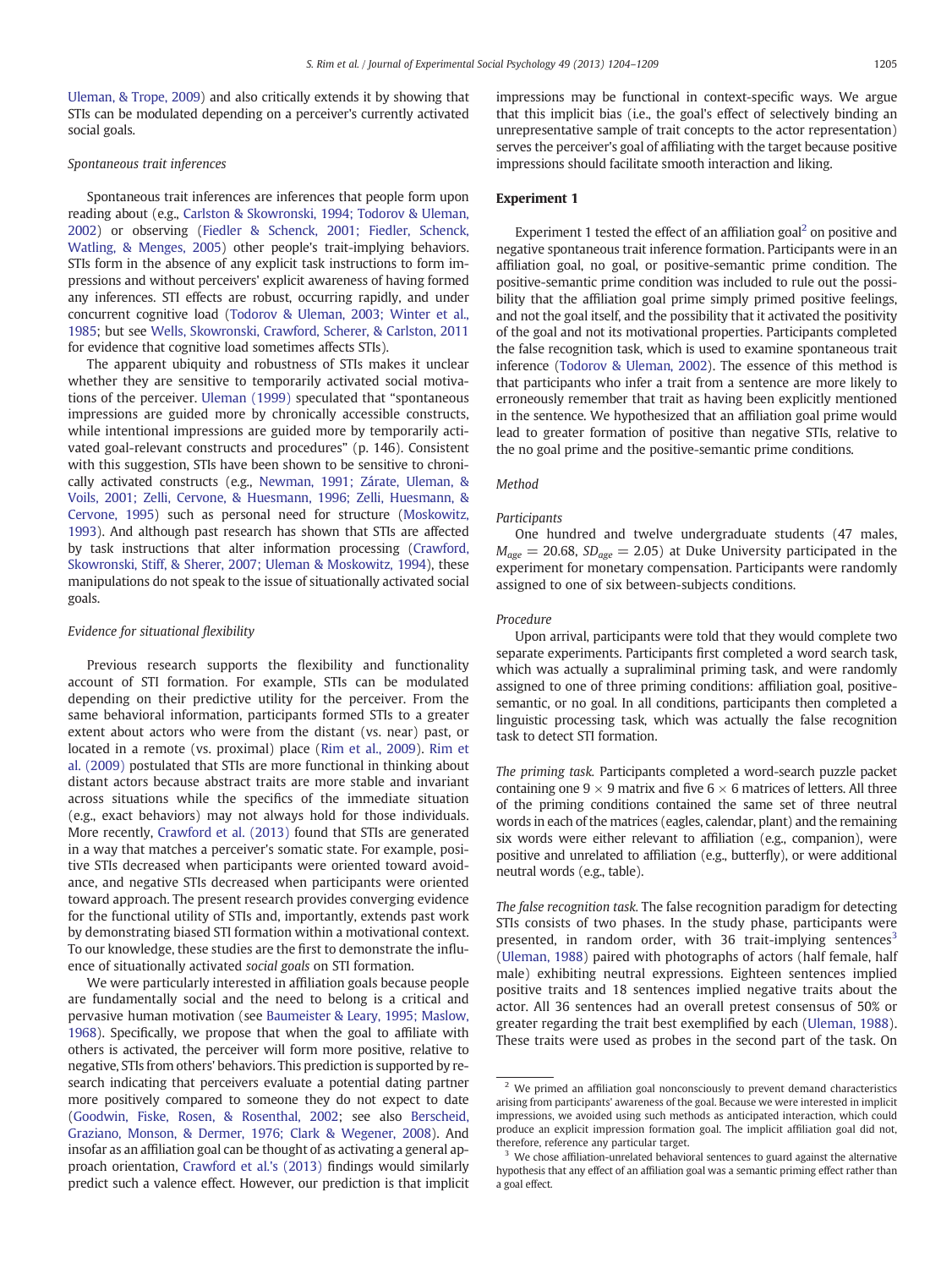12 of the trials, the sentences contained the trait implied by the behavior, and these served as filler sentences. On the remaining 24 trials, the sentences implied the traits, but did not explicitly mention them. The duration of each trial was 8 s, and the inter-trial delay was 2 s. After every 6 trials, during the inter-trial delay, participants were asked to stop and complete one of the five  $6 \times 6$  letter matrices, similar to the  $9 \times 9$  matrix completed at the very start of the experiment. This was designed to keep the prime (affiliation goal, no goal, or positive-semantic) activated in participants' minds.

The test phase consisted of 36 trials on which participants saw photos from the study phase paired with trait words. The trait word was below the photo, and the next trial immediately followed participants' response. On 12 of the trials, photos presented with filler sentences during the study phase were correctly paired with traits that had been in the sentences earlier (filler trials). Another 12 trials consisted of photos systematically paired with traits that were implied about those people, though not actually mentioned (experimental trials), and the remaining 12 consisted of photos randomly and incorrectly paired with traits that were implied about a different person (control trials). There were two counterbalanced sets such that a photo correctly paired with a trait in one set was incorrectly paired with a trait in the other set. This ensured that any effects would not be due to a particular photo or trait word pairing. On each trial, the participant's task was to decide whether the word had actually been included in the sentence about this person during the first part of the experiment. Participants completed 8 practice trials with feedback before completing the actual trials.

Suspiciousness measure. Following the final block of trials, participants completed a funnel debriefing that probed for awareness or suspicion regarding the priming manipulation. No participant reported any awareness or suspicion 1) of a connection between the different tasks of the experiment, 2) that completing one task might have affected responses on another, or 3) that they had ever seen or completed a word search task for another experiment.

#### Results and discussion

#### Preliminary analyses

For each participant, the proportion of trials on which implied traits were falsely recognized was calculated for both the experimental and control trials. For filler trials, the proportion of correct recognition was calculated. Correct recognition of traits on filler trials was .68  $(SD = .17)$ . This significantly exceeded chance level of .50,  $t(111) =$ 11.09,  $p < .001$ ,  $d = 1.05$ . False recognition of traits on experimental trials where traits and photos were correctly paired ( $M = .32$ , SD = .25) was greater than on control trials where traits were randomly paired  $(M = .15, SD = .14)$ ,  $t(111) = 8.89, p < .001, d = .84$ . This provides evidence of STIs ([Todorov & Uleman, 2002](#page-5-0)).

# Effect of an affiliation goal on positive and negative trait inferences

For ease of interpretation and clarity, two summary false recognition scores were computed for each participant by subtracting the rate of false recognition on positive and negative control trials from the rate of false recognition on positive and negative experimental trials, respectively. These false recognition difference scores, reflecting the magnitude of positive and negative STI formation, served as dependent variables in the analysis (e.g., [Crawford et al., 2013; Rim et al.,](#page-5-0) [2009\)](#page-5-0). We performed a 3 (Prime: affiliation goal vs. positivesemantic vs. no goal)  $\times$  2 (Counterbalancing Set)  $\times$  2 (STI Valence: positive and negative) mixed-model ANOVA, with the first two factors between-Ss and the last factor within-Ss. The counterbalancing factor did not interact with any of the variables ( $Fs < 1$ ) so we excluded it from subsequent analyses. As predicted, we found that an affiliation goal produced more of a positivity bias than either no goal or positive semantic priming (see Fig. 1), producing the expected Prime  $\times$  STI



Fig. 1. Positive and negative STI formation (false recognition difference score) as a function of prime (Experiment 1).

Valence interaction,  $F(2, 109) = 4.92$ ,  $p = .009$ ,  $\eta_p^2 = .083$ .<sup>4</sup> The main effect of valence was not significant,  $F(1, 109) = 2.29$ ,  $p = .13$ , and neither was the main effect of goal prime,  $F < 1$ , thereby demonstrating that the goal to affiliate did not affect overall STI formation.

Pairwise comparisons revealed that positive STIs were significantly greater than negative STIs only in the affiliation goal condition  $(M_{pos} = .27, SD_{pos} = .27; M_{neg} = .13, SD_{neg} = .26)$ ,  $F(1, 109) = 9.55$ ,  $p = .003$ ,  $\eta_p^2 = .081$ , and not in the no goal ( $M_{pos} = .12$ ,  $SD_{pos} = .22$ ;  $M_{\text{neg}} = .18$ ,  $SD_{\text{neg}} = .26$ ),  $F(1, 109) = 1.89$ ,  $p = .17$ , or positivesemantic prime  $(M_{pos} = .17, SD_{pos} = .20; M_{neg} = .12, SD_{neg} = .27)$ ,  $F < 1$ , conditions. Positive STI formation was greater in the affiliation goal prime condition than in the no goal prime condition,  $F(1, 109) =$ 8.65,  $p = .004$ ,  $\eta_p^2 = .074$ , and marginally greater than in the positive-semantic prime condition,  $F(1, 109) = 3.43$ ,  $p = .066$ ,  $\eta_p^2 =$ .031, while it was comparable in the latter two conditions  $(F < 1)$ . Negative STI formation was unaffected by prime type, all  $Fs < 1$ .

Participants with the goal to affiliate spontaneously formed more positive than negative trait inferences. This valence effect was significant only in the affiliation goal condition, thus showing a goal-driven positivity bias in implicit impression formation. Notably, the positivesemantic prime did not have the same effect as an affiliation goal prime. Thus we conclude that the goal to affiliate with others leads to a positivity bias in STIs, serving an interpersonal function, whereas general priming of positive concepts does not.

### Experiment 2

In Experiment 2, we sought to demonstrate that the effect of an affiliation goal on STI formation is indeed a goal-driven effect. One

 $4$  A 3 (Prime)  $\times$  2 (Valence)  $\times$  2 (Trial Type) mixed-model ANOVA yields the same results, statistically, as an ANOVA on difference scores. However, we wanted to ensure that the effect of goal prime on STI formation was due to differential false recognition on experimental trials. A 2-way mixed-model ANOVA on false recognition of positive and negative traits on experimental trials yielded a significant Prime  $\times$  Valence interaction,  $F(2, 109) = 3.19$ ,  $p = .045$ ,  $\eta_p^2 = .055$ . Positive STI formation was greater than negative in the affiliation condition,  $F(1, 109) = 24.11$ ,  $p < .001$ ,  $\eta_p^2 = .18$ , and not in the no goal,  $F(1, 109) = 2.63$ ,  $p = .11$ , and positive-semantic,  $F(1, 109) = 2.62$ ,  $p = .11$ , prime conditions. False recognition on positive, experimental trials was marginally greater in the affiliation goal condition than in the no goal,  $F(1, 109) = 3.35$ ,  $p = .069$ , and positive-semantic,  $F(1, 109) = 3.70$ ,  $p = .056$ , prime conditions. Pairwise comparisons by prime on negative experimental trials did not differ ( $Fs < 1$ ). A 2-way mixed-model ANOVA on false recognition of positive and negative traits on control trials also yielded a significant Prime  $\times$  Valence interaction,  $F(2, 109) = 3.39$ ,  $p = .037$ ,  $\eta_p^2 = .059$ . Unexpectedly, participants were more likely to falsely recognize positive than negative control traits in the neutral prime condition,  $F(1, 109) = 16.02$ ,  $p < .001$ ,  $\eta_p^2 = .13$ . False recognition of positive versus negative control traits did not differ in the affiliation and positive-semantic conditions ( $ps > .23$ ). Pairwise comparisons by prime showed no significant differences (all  $ps > .15$ ).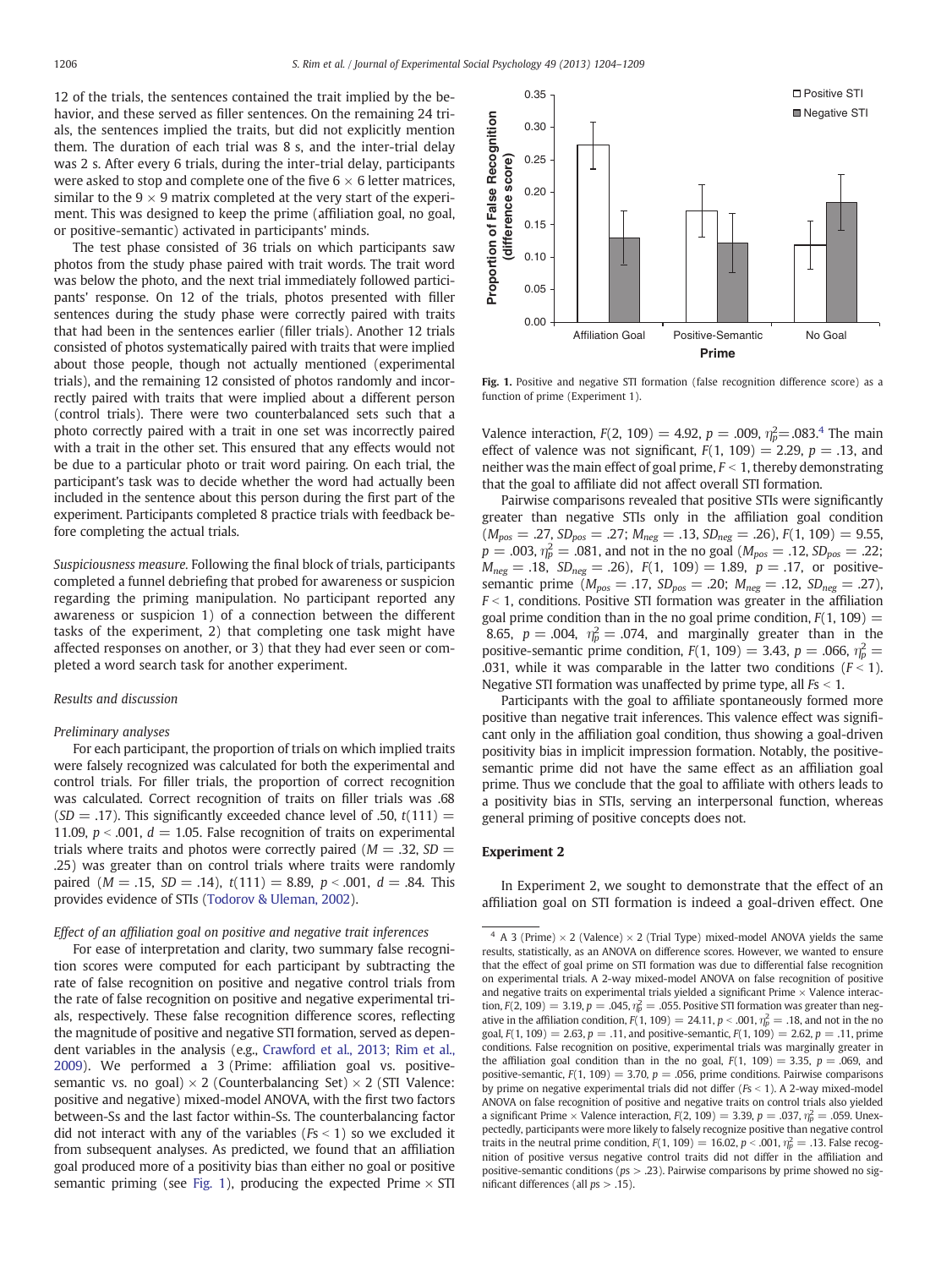of the defining characteristics of goals is that their satiation deactivates them ([Dijksterhuis & Aarts, 2010](#page-5-0)). We primed participants using the same procedure as in Experiment 1, but without the positive-semantic prime condition. Then participants had an experience that either satiated or thwarted their affiliation goal (if one existed) via a ball-tossing game with fellow students. Subsequently, they completed the false recognition task. If the affiliation goal prime actually primes a motivational state, its effects should persist while the goal remains unsatiated or thwarted ([Dijksterhuis & Aarts,](#page-5-0) [2010; Förster & Liberman, 2007](#page-5-0)) but should decrease once the goal has been fulfilled [\(Atkinson & Birch, 1970; Chartrand, Huber, Shiv, &](#page-4-0) [Tanner, 2008\)](#page-4-0). Thus, we predicted that when the goal to affiliate was activated and then satiated, participants would not show a positivity bias in STI formation. On the other hand, when the goal was thwarted and remained unfulfilled, the goal should persist and result in the positivity bias demonstrated in Experiment 1.

# Method

#### Participants

One hundred and five students (43 male, 2 unreported gender,  $M_{age} = 21.62$ ,  $SD_{age} = 4.03$ ) at Duke University participated in the experiment for monetary compensation. Participants were randomly assigned to one of eight between-subjects conditions.

#### Procedure

Upon arrival, participants were told that that they would complete three separate experiments. In the first experiment, participants were initially primed (or not) with an affiliation goal using the same  $9 \times 9$ word search task as in Experiment 1. Participants were then told that the second experiment would examine mental visualization using a ball-tossing game, in which performance was unimportant. This involved the Cyberball game ([Williams, Cheung, & Choi, 2000\)](#page-5-0) allegedly with three other students. In actuality, participants were playing with a preset computer program. In this animated online game, participants throw a ball to another player by clicking on an icon. The game was set for 40 throws and lasted approximately 6 min. Participants were randomly assigned to a game condition that led them to experience either social exclusion or social inclusion. In the exclusion condition, participants only received the ball 4 times towards the beginning of the game. In the inclusion condition, participants received the ball for roughly half of the total throws. We posited that participants in the exclusion condition have their implicit affiliation goal thwarted, whereas those in the inclusion condition have this goal satisfied. Finally, participants completed the STI false recognition task followed by a funnel debriefing questionnaire as in Experiment 1. No participant reported any awareness or suspicion on the questionnaire.

# Results and discussion

# Pretest: manipulation check

We wanted to ensure that our Cyberball goal manipulation had the desired effects without making inquiries to our participants that would cue them to our hypotheses. Consequently, we elected to assess the characteristics of our task using a separate group of students at the same university who completed the Cyberball task only. These pre-test participants ( $N = 32$ , 14 male,  $M_{age} = 20.84$ ,  $SD_{age} = 5.40$ ; one unreported age) were randomly assigned to the exclusion or inclusion condition. Excluded participants correctly perceived that they received the ball less often ( $M = 3.13$ ,  $SD = 1.13$ ) than included participants ( $M = 9.65$ ,  $SD = 5.87$ ),  $F(1, 30) = 17.81$ ,  $p < .001$ ,  $\eta_p^2 =$  .37. Furthermore, excluded participants felt less noticed and included ( $M = 2.33$ ,  $SD = .82$ ) than included participants ( $M = 6.00$ ,  $SD = 2.42$ ),  $F(1, 30) = 31.10$ ,  $p < .001$ ,  $\eta_p^2 = .51$ , and more ignored and excluded ( $M = 7.53$ ,  $SD = 1.41$ ) than included participants  $(M = 3.18, SD = 2.13), F(1, 30) = 45.29, p < .001, \eta_p^2 = .61$ .We

measured liking and sense of belonging using 5 items (e.g., How close did you feel to the other people you were playing with?; Cronbach's alpha = .95). Included participants ( $M = 4.53$ ,  $SD =$ 1.68) scored higher on this measure than excluded participants  $(M = 2.23, SD = .90), F(1, 30) = 22.51, p < .001, \eta_p^2 = .43.$  Finally, consistent with past literature (e.g., [Zhou, Vohs, & Baumeister,](#page-5-0) [2009](#page-5-0)), Cyberball condition had no effect on positive and negative affect measured using the Positive and Negative Affect Schedule scale (PANAS; [Watson, Clark, & Tellegen, 1988](#page-5-0)),  $Fs < 2.67$ ,  $ps > .11$ .

#### Preliminary analyses

As in Experiment 1, false recognition scores were calculated for experimental and control trials. A correct recognition score was calculated from filler trials. Correct recognition on filler trials was .71 ( $SD = .18$ ), exceeding chance level,  $t(95) = 11.20, p < .001, d = 1.17$ . False recognition on experimental trials ( $M = .42$ ,  $SD = .28$ ) was greater than on control trials ( $M = .14$ ,  $SD = .14$ ),  $t(95) = 10.67$ ,  $p < .001$ ,  $d = 1.09$ , demonstrating STI formation.

# Effect of an affiliation goal and goal-fulfillment on positive and negative trait inferences

Analyses were conducted on positive and negative false recognition difference scores as in Experiment 1. We ran a 2 (Prime: affiliation goal vs. no goal)  $\times$  2 (Goal-Fulfillment: fulfilled vs. unfulfilled)  $\times$ 2 (Counterbalancing Set)  $\times$  2 (STI Valence: positive and negative) mixed-model ANOVA with the first three factors between-Ss and the last factor within-Ss. The counterbalancing factor had no significant main or interactive effects so we excluded it from the following analyses. As predicted, there was a significant Prime  $\times$  Goal-Fulfillment  $\times$ STI Valence 3-way interaction,  $F(1, 92) = 3.94$ ,  $p = .050$ ,  $\eta_p^2 = .041$ (see [Fig. 2\)](#page-4-0).<sup>5</sup> There was also a marginally significant valence main effect with positive STIs ( $M = .30$ ,  $SD = .30$ ) greater than negative STIs  $(M = .25, SD = .30), F(1, 92) = 3.67, p = .059, \eta_p^2 = .38$ . Additionally, there was a significant Goal-Fulfillment  $\times$  Valence interaction,  $F(1, 92) = 5.44$ ,  $p = .022$ ,  $\eta_p^2 = .056$ . No other effects were significant ( $Fs < 2$ ,  $ps > .18$ ). There was no main effect of goal prime on the overall rate of STI formation,  $F < 1$ , supporting our argument for a positivity bias rather than a general effect of an affiliation goal on trait inferences.

We explored the significant 3-way interaction by conducting two 2 (Goal-Fulfillment: fulfilled vs. unfulfilled)  $\times$  2 (STI Valence: positive and negative) mixed-model ANOVAs for the affiliation goal and no goal prime conditions separately. As expected, there was a significant Goal-Fulfillment  $\times$  STI Valence interaction in the affiliation goal condition,  $F(1, 92) = 8.84$ ,  $p = .004$ ,  $\eta_p^2 = .088$ . Pairwise comparisons showed that positive STI formation was greater than negative STI formation in the goal-unfulfilled condition,  $F(1, 92) = 5.02$ ,  $p = .028$ ,  $\eta^2_p$ = .052; The opposite pattern emerged in the goal-fulfilled condition where negative STI formation was marginally greater than positive STI formation,  $F(1, 92) = 3.86$ ,  $p = .053$ ,  $\eta_p^2 = .040$ . The positivity bias in STI formation persisted when the goal to affiliate was primed and

<sup>5</sup> A 3-way mixed-model ANOVA on false recognition of positive and negative traits on experimental trials yielded a significant Prime  $\times$  Goal-Fulfillment  $\times$  Valence interaction,  $F(1, 92) = 4.72$ ,  $p = .032$ ,  $\eta_p^2 = .049$ . No other effects were significant (all  $Fs < 2, ps > .16$ ). We explored this further by conducting two 2-way ANOVAs for each goal condition separately. As expected, the Goal-Fulfillment  $\times$  Valence interaction was significant in the affiliation goal condition,  $F(1, 92) = 6.13$ ,  $p = .017$ ,  $\eta_p^2 = .12$ , but not in the no goal condition,  $F < 1$ . Pairwise comparisons show that participants who were primed with an affiliation goal and then excluded in Cyberball falsely recognized positive traits more than negative traits,  $F(1, 92) = 18.59$ ,  $p < .001$ ,  $\eta_p^2 = .17$ . Participants primed with affiliation and then included in Cyberball falsely recognized positive and negative traits to a comparable extent,  $F(1, 92) = 1.38$ ,  $p = .24$ . A 2-way mixedmodel ANOVA on false recognition of positive and negative traits on control trials yielded a valence main effect, F(1, 92) = 22.42, p < .001,  $\eta_p^2 =$  .20, where positive control traits were falsely recognized more than negative control traits. No other effects were significant (all  $Fs < 2.8$ ,  $ps > .1$ ).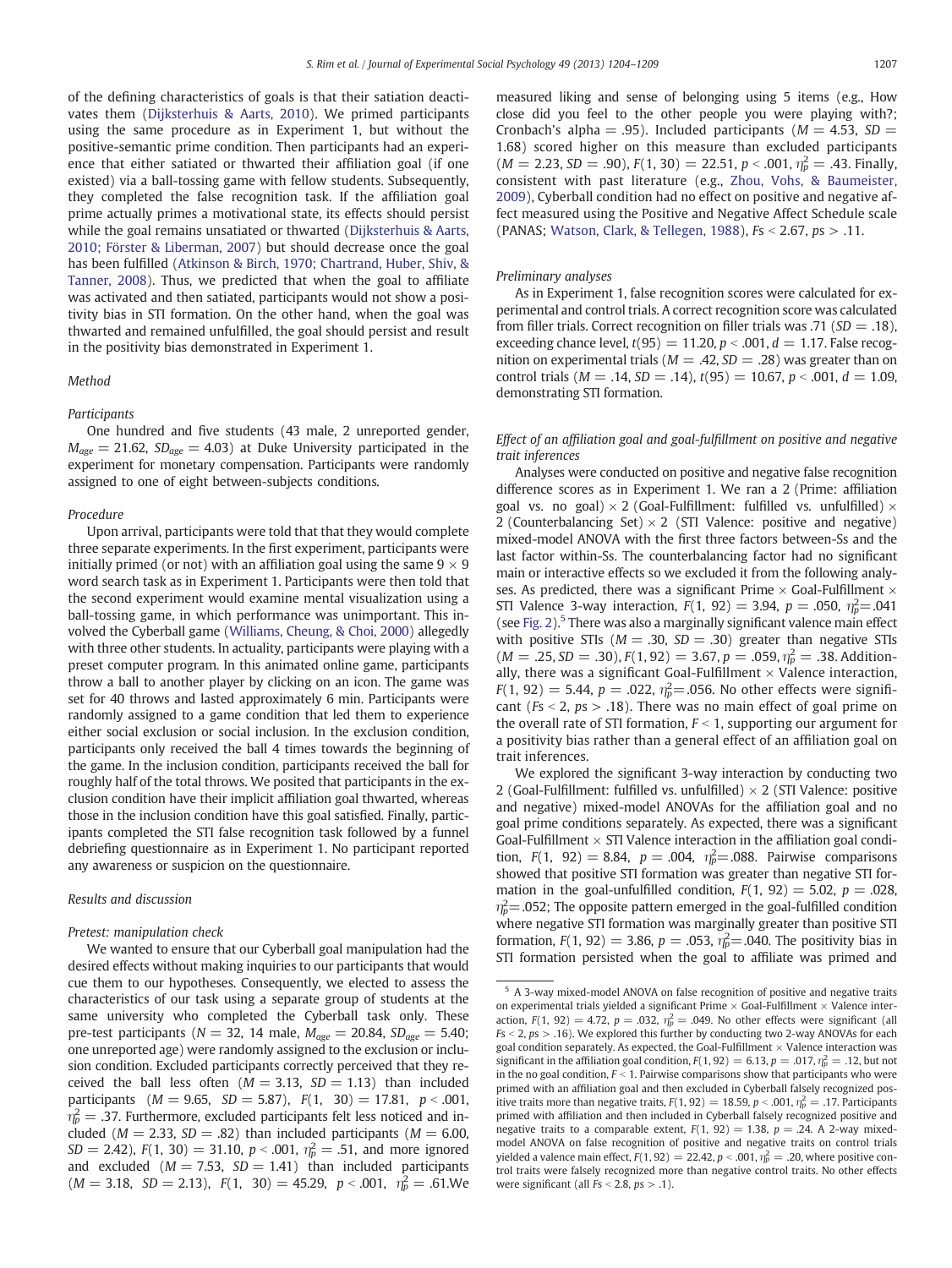<span id="page-4-0"></span>

Fig. 2. Positive and negative STI formation (false recognition difference score) as a function of prime and goal-fulfillment (Experiment 2).

unfulfilled, but not when the goal was primed and then subsequently fulfilled through inclusion in Cyberball.

In the no goal prime condition, the Goal-Fulfillment  $\times$  STI Valence interaction was not significant,  $F < 1$ . There was, however, a main effect of STI Valence,  $F(1, 92) = 5.60$ ,  $p = .02$ ,  $\eta_p^2 = .058$ , with positive STIs  $(M = .31, SD = .32)$  generally greater than negative STIs  $(M = .21,$  $SD = .30$ ).

To summarize, when participants were primed with the goal to affiliate, and the goal was then thwarted by exclusion during the Cyberball game, they formed more positive than negative STIs relative to when the goal was satiated through inclusion in the game. When the goal was satiated, participants tended to form more negative than positive STIs (note that this is comparable to the no goal condition in Experiment 1 where there was a tendency for greater negative versus positive STI formation). Critical to our prediction and consistent with the goal literature ([Dijksterhuis & Aarts, 2010; Förster & Liberman,](#page-5-0) [2007\)](#page-5-0), the positivity bias demonstrates that the affiliation goal prime indeed primed a goal, the effects of which persisted in the absence of goal-fulfillment but disappeared once the goal was satiated. When no goal was primed, exclusion and inclusion in Cyberball did not differentially affect the extent to which participants formed positive versus negative trait inferences. Participants in the no goal prime condition tended to encode more positive than negative traits. This suggests that following a social interaction, people may have a general tendency to be more positive toward other individuals.

# General discussion

In two experiments, we found that an affiliation goal affects spontaneous trait inference formation. In Experiment 1, participants with an affiliation goal formed more positive versus negative STIs, reflecting a positivity bias in impression formation. By contrast, a positive-semantic prime did not differentially affect positive and negative STI formation. This finding rules out the possibility that the affiliation goal simply primed general positivity. Experiment 2 provided stronger evidence for a goal effect in STI formation. Participants with the goal to affiliate showed a positivity bias in STIs only when the goal to affiliate remained activated and was not satiated by an earlier task. Fulfilling the goal eliminated the positivity bias and the opposite pattern, consistent with the no goal condition in Experiment 1, was observed. Taken together, these results suggest that an affiliation goal leads to an increase in STIs from positive relative to negative actor behaviors, thereby showing situational flexibility and bias in STIs in response to perceivers' social goals.

Although chronically activated goals (e.g., personal need for structure; [Moskowitz, 1993\)](#page-5-0) have been shown to moderate STI effects, the robustness of STIs led to speculation that they might be impervious to the effects of weaker, temporarily activated goals ([Uleman, 1999](#page-5-0)). However, previous studies have supported the flexibility account of STIs in various ways (e.g., [Crawford et al., 2013; Rim et al., 2009;](#page-5-0) [Uleman, Newman, & Moskowitz, 1996\)](#page-5-0). The present research supports and builds on this notion by providing evidence for specificity in STI formation in response to situationally-activated perceivers' social goals. To the extent that STIs are responsive to the needs of the perceiver in a given situation (i.e., their activated goals), this research suggests that STIs are not only flexible but also functional. A more positive impression of a target when one has a goal to affiliate supports that goal, which is to approach and form positive relations with the target.

Despite the fact that STIs can be moderated by perceivers' sociallyrelevant goals, the present studies are consistent with the previously observed ubiquity of STI formation from trait-diagnostic behaviors [\(Uleman, 1989; Uleman et al., 2008\)](#page-5-0). We found STI formation in all conditions across both experiments, from positive as well as negative trait-implying behaviors. The critical finding is that, when primed with an affiliation goal, perceivers engage in relatively more STI formation from positive behaviors than from negative behaviors, presumably providing the basis for a more positive future interaction with the target.

#### Implications and future directions

We examined the goal to affiliate, specifically, because past research has shown that humans are fundamentally social and possess a strong need to belong (see Baumeister & Leary, 1995; Maslow, 1968). However, our findings should not be limited to affiliation goals, and future studies can explore other social goals and their effects on STI formation. For example, one might be motivated to dislike a target (e.g., when a target is the best friend of one's enemy). A goal to dislike a target (versus no goal) might lead to the formation of more negative than positive STIs, resulting in more negative implicit impressions (i.e., an implicit negativity bias).

There is nothing inherently meaningful about the specific type of bias in STI formation (i.e., valence-based) that we found in our studies. The exact type of bias is likely to depend on the particular goal in question. For example, perceivers with a competition goal might show increased STIs for competence-related traits, both positive and negative (e.g., naïve, clumsy, clever, handy), relative to traits that are competence-unrelated (e.g., greedy, mean, patient, kind). In a competitive context, a more diffuse negativity bias (i.e., greater negative STI formation compared to positive STI formation) may not be as instrumental in goal-fulfillment because one needs to accurately understand the skills of one's competitor in order to succeed. As another example, an affiliation goal may lead to greater STI formation from affiliation-related behaviors, both positive and negative. In the present studies, we intentionally chose affiliation-unrelated behaviors because we wanted to guard against simple semantic priming effects of the affiliation goal prime. In future studies, the functionality of implicit trait impressions for goal instrumentality could be explored in a way that disentangles the semantic content of the goal primes from the goals themselves. The present studies lay the groundwork for future studies to explore the flexibility of STIs in the context of various socially meaningful goals.

### References

Atkinson, J. W., & Birch, D. (1970). [A Dynamic Theory of Action.](http://refhub.elsevier.com/S0022-1031(13)00103-0/rf0005) New York, NY: Wiley. Baumeister, R. F., & Leary, M. R. (1995). [The need to belong: Desire for interpersonal](http://refhub.elsevier.com/S0022-1031(13)00103-0/rf0010) [attachments as a fundamental human motivation.](http://refhub.elsevier.com/S0022-1031(13)00103-0/rf0010) Psychological Bulletin, 117, 497–[529.](http://refhub.elsevier.com/S0022-1031(13)00103-0/rf0010)